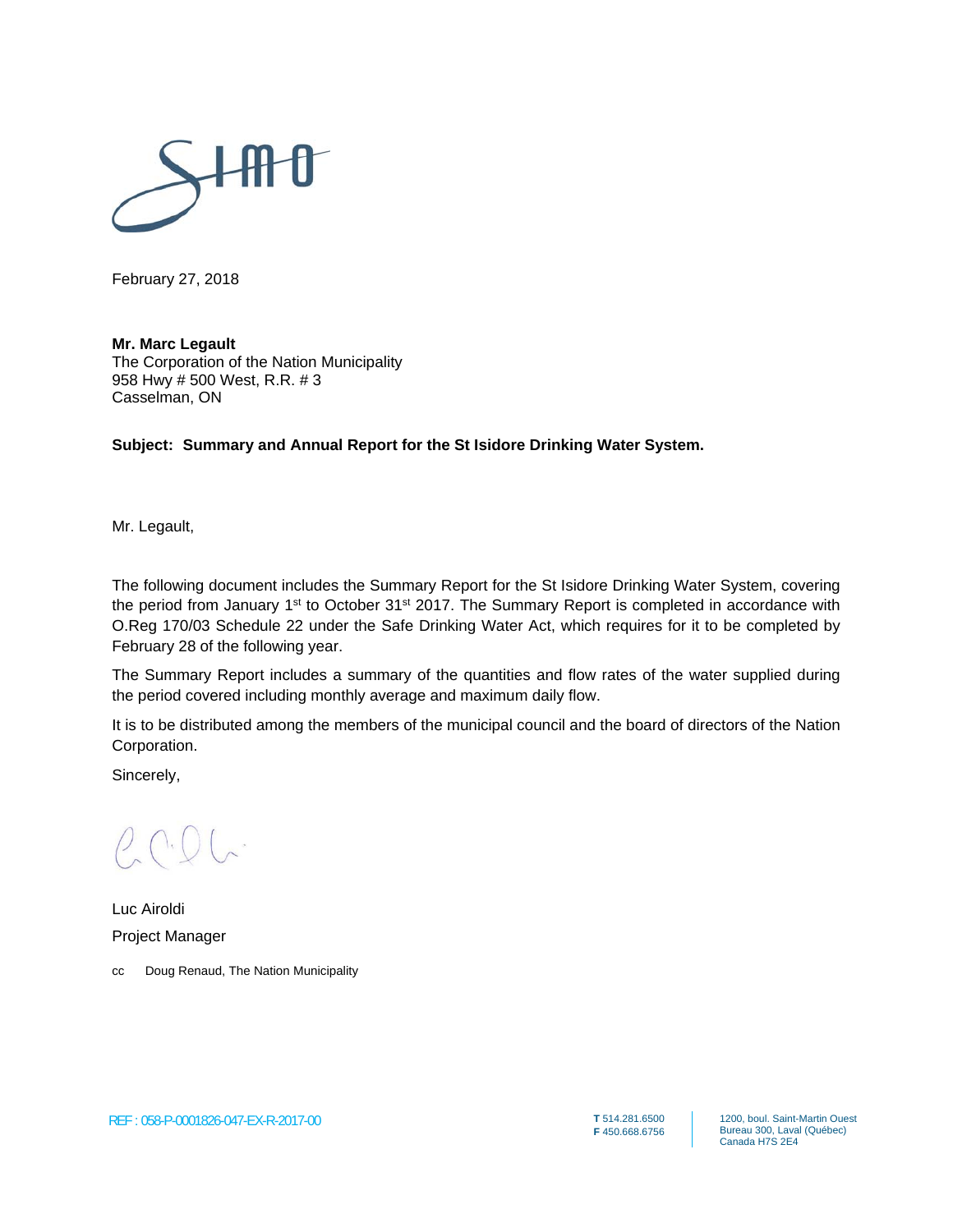

**The Nation Municipality** 

# **Report for St-Isidore Drinking Water System**

**2017 Summary and Annual report** 

Date: February 2017 NRéf. : 058-P-0001826-048- EX-R-2017-00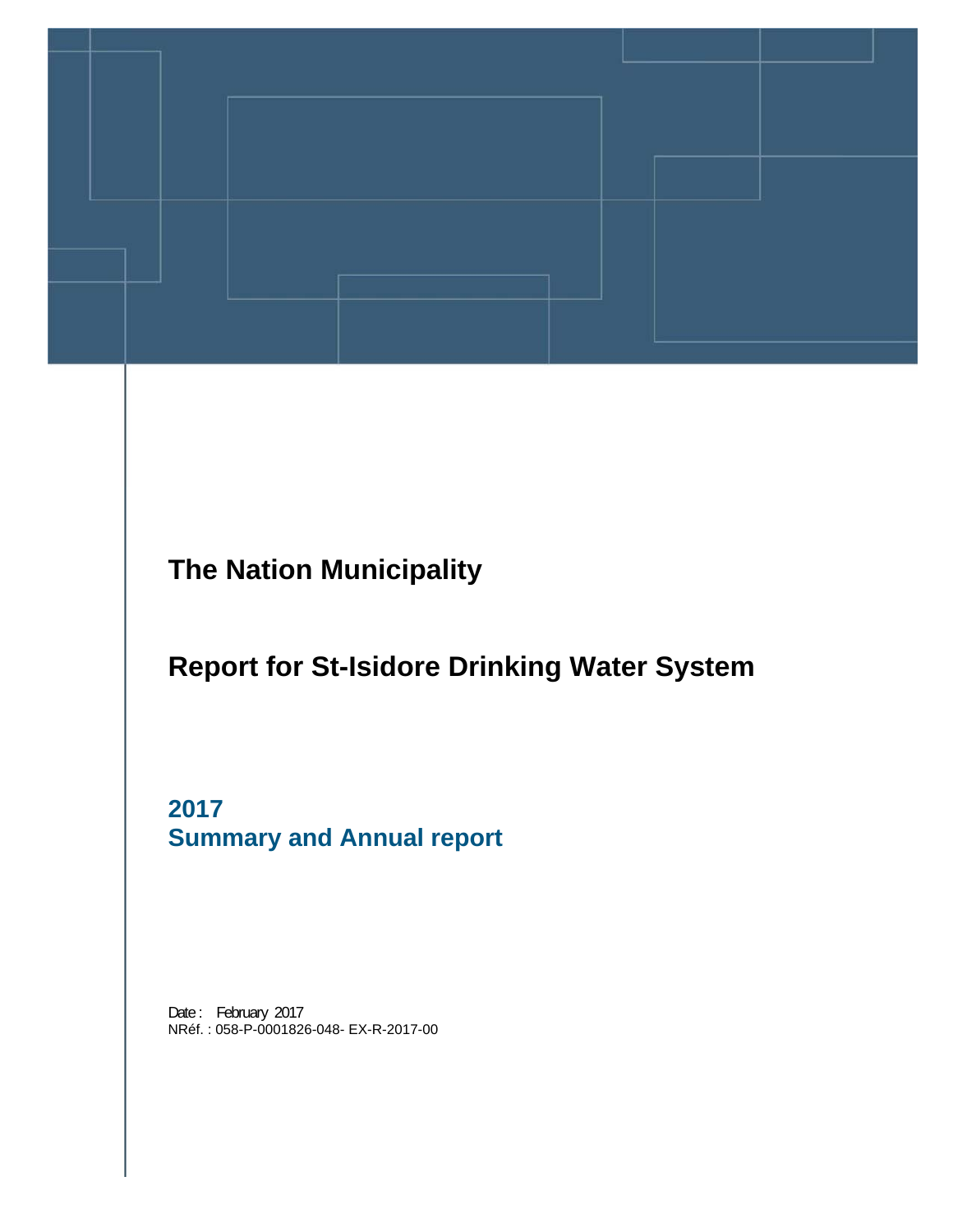

#### **Summary Report for the St Isidore Drinking Water System**

#### **Background**

O. Reg. 170/03 Schedule 22 Summary Reports for Municipalities applies for small and large municipal residential systems. The St Isidore Drinking Water System is considered to be a large municipal residential system as it is a "municipal drinking water system that serves a major residential development and serves more than 100 private residences" as defined in Section 1 of O.Reg.170/03.

The summary report must be prepared by February 28 of the following year and must be given to:

- in the case of a drinking water system owned by a municipality, the members of the municipal council;
- in the case of a drinking water system owned by a municipal service board established under section 195 of the *Municipal Act, 2001*, the members of the municipal service board; or
- in the case of a drinking water system owned by a corporation, the board of directors of the corporation.

The Summary Report must:

- list the requirements of the Act, the regulations, the system's approval, drinking water works permit, municipal drinking water licence, and any orders applicable to the system that were not met at any time during the period covered by the report; and
- for each requirement referred to in clause (a) that was not met, specify the duration of the failure and the measures that were taken to correct the failure
- A summary of the quantities and flow rates of the water supplied during the period covered by the report, including monthly average and maximum daily flows.
- A comparison of the summary referred to in paragraph 1 to the rated capacity and flow rates approved in the system's approval, drinking water works permit or municipal drinking water licence, or if the system is receiving all of its water from another system under an agreement pursuant to subsection 5 (4), to the flow rates specified in the written agreement.

*058-P-0001826-048-EX-R-2017-00 ST.ISIDORE DRINKING WATER SYSTEM SUMMARY REPORT 2017*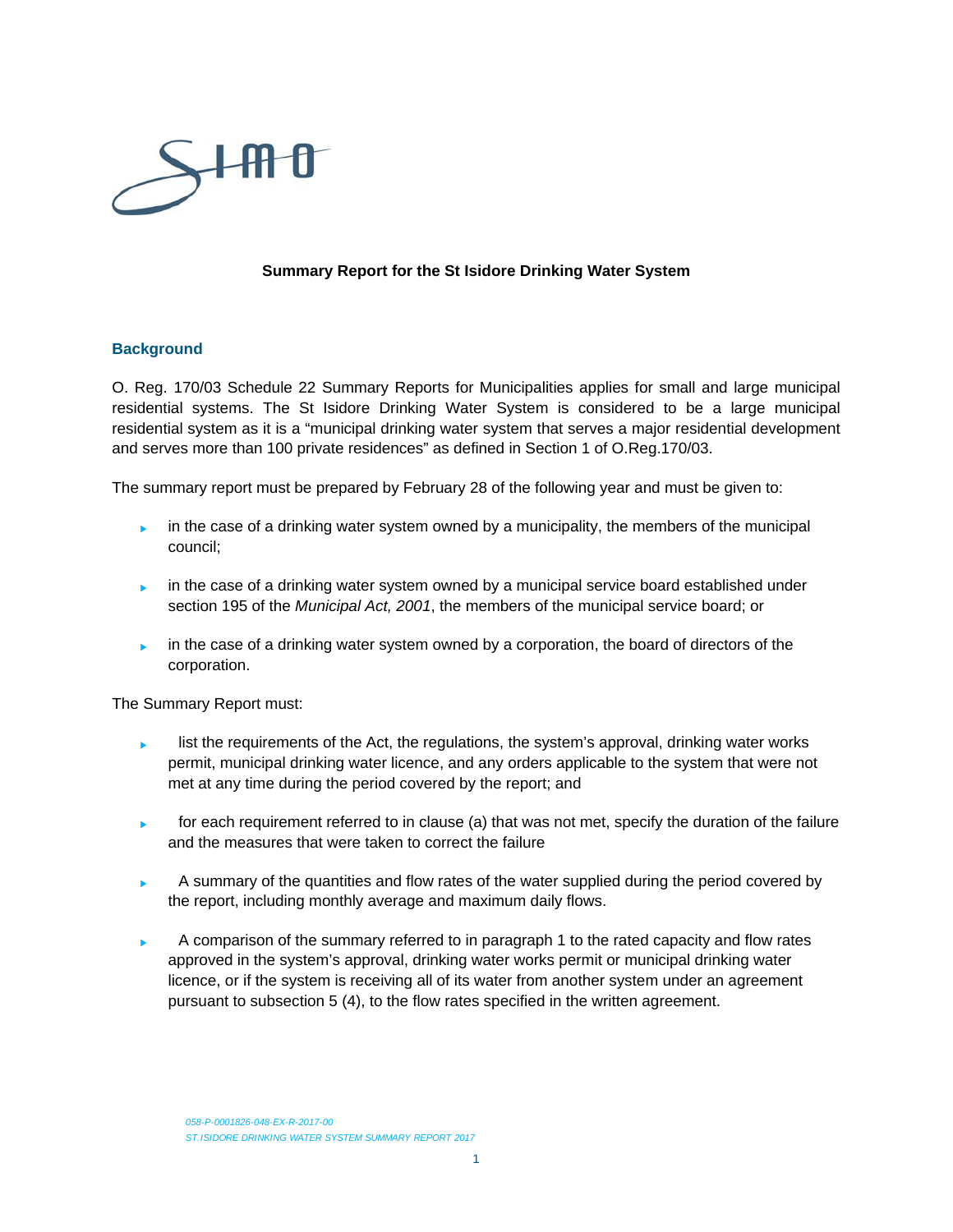

#### **Content**

The following table lists the requirements that the system failed to meet and the measures taken to correct the failures.

| <b>Drinking Water</b><br><b>Legislation and</b>                                | <b>Requirements the system</b><br>failed to meet | <b>Duration of the</b><br>failure | <b>Corrective</b><br>measures taken | <b>Status</b> |
|--------------------------------------------------------------------------------|--------------------------------------------------|-----------------------------------|-------------------------------------|---------------|
| Safe Drinking Water<br>Act, 2002                                               | None                                             | N/A                               | N/A                                 | N/A           |
| <b>Ontario Regulations:</b><br>O.Reg. 128/04<br>O.Reg. 169/03<br>O.Reg. 170/03 | None                                             | N/A                               | N/A                                 | N/A           |
|                                                                                |                                                  |                                   |                                     |               |
| Systems approval:<br>Certificate of<br>Approval                                | None                                             | N/A                               | N/A                                 | N/A           |
| <b>Drinking Water</b><br>Works Permit under<br>O.Reg 188/03                    | None                                             | N/A                               | N/A                                 | N/A           |
| <b>Municipal Drinking</b><br>Water Licence under<br>O.Reg 188/03               | None                                             | N/A                               | N/A                                 | N/A           |
| <b>Provincial Officer's</b><br>Order                                           | None                                             | N/A                               | N/A                                 | N/A           |

*058-P-0001826-048-EX-R-2017-00 ST.ISIDORE DRINKING WATER SYSTEM SUMMARY REPORT 2017*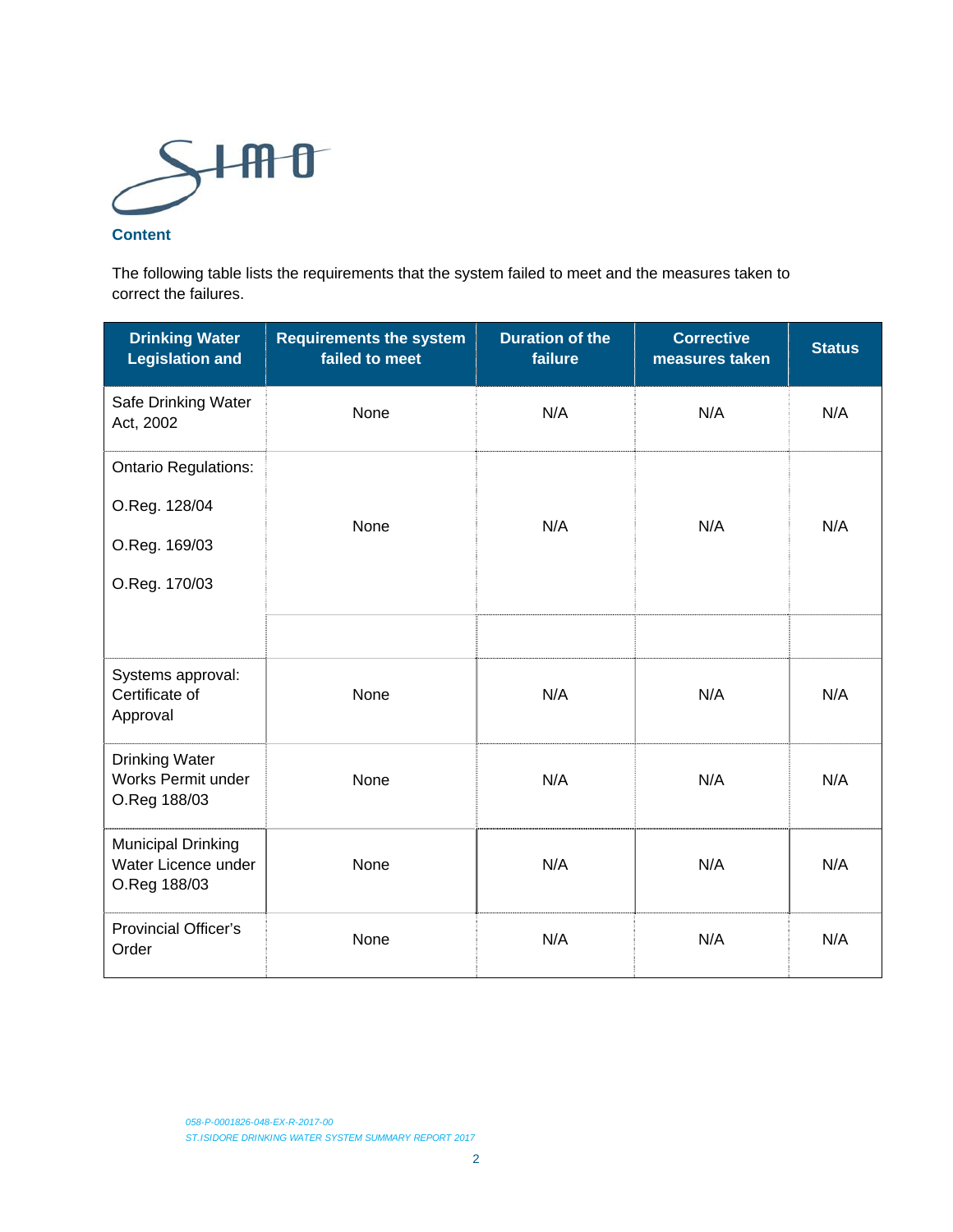

#### **Comparison:**

The St Isidore Drinking Water System has no rated capacity as it receives its treated water from the Lefaivre Water Treatment Plant in the Alfred and Plantagenet Municipality. During the January 1st to October 31<sup>st</sup> 2017 year, the maximum daily flow of 339 m<sup>3</sup>/d occurred during the month of April. The average daily flow was 259 m<sup>3</sup>/d and the minimum daily flow was 136 m<sup>3</sup>/d during the month of June.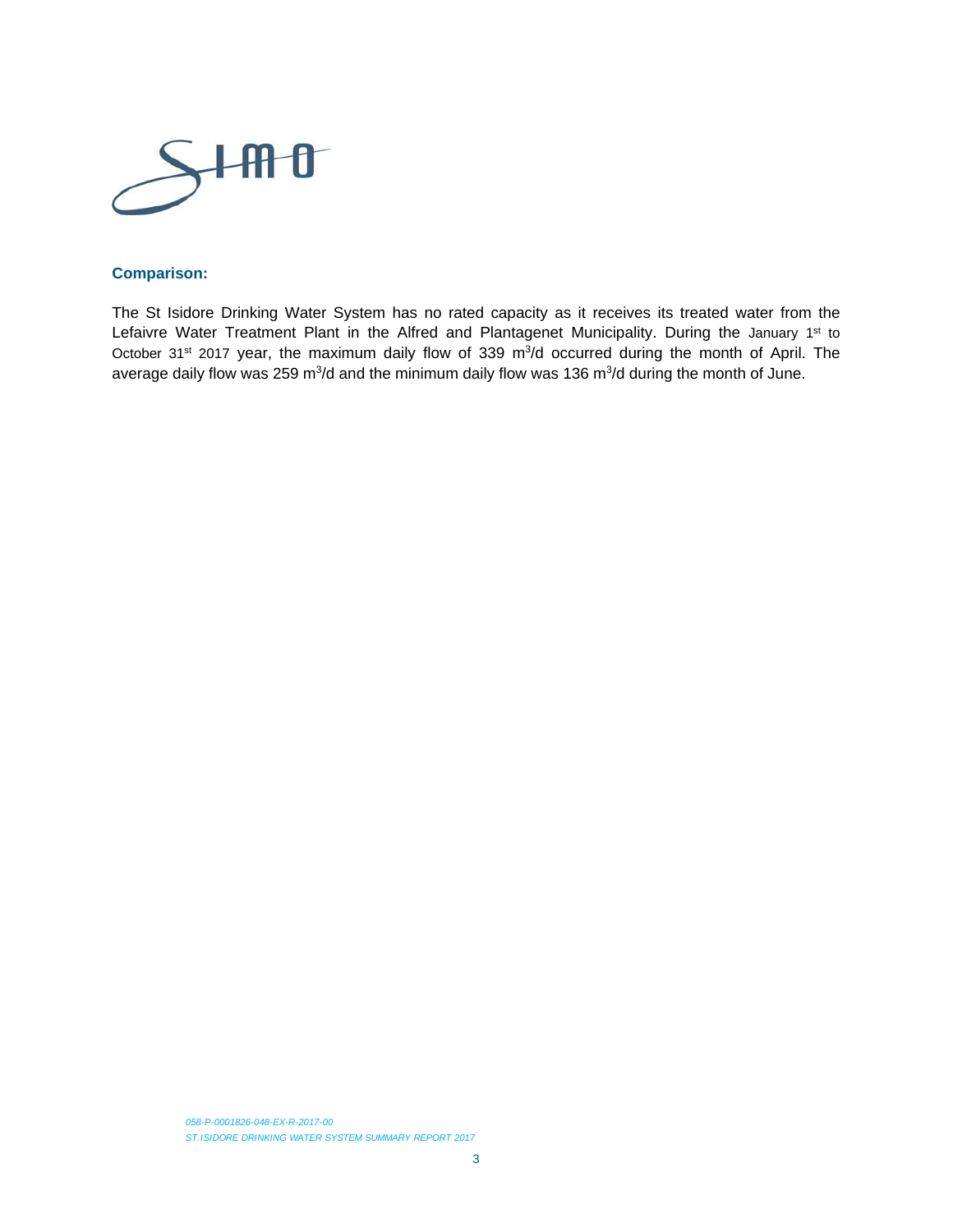

### **2017 Summary Report St Isidore Water Distribution System**



**Municipality:** Village of St Isidore in Nation Township

**Facility:** St Isidore Water Distribution System

**Works:** 220003573 - St Isidore de Prescott Water Distribution System

**Classification:** Class 3 Water Distribution

**Water Source:** Surface Water (Lefaivre Water Treatment Plant) **Serviced Population:** 1200<br> **Patied:** 2017.01.01.10.2017.12.21.21.22.1

|                                                                                           | Period: 2017-01-01 to 2017-12-31<br><b>Total Designed Capacity (m3/day):</b> |                |              |                |               |               |                |                |               |              |     |     |               |
|-------------------------------------------------------------------------------------------|------------------------------------------------------------------------------|----------------|--------------|----------------|---------------|---------------|----------------|----------------|---------------|--------------|-----|-----|---------------|
|                                                                                           | Jan                                                                          | Feb            | Mar          | Apr            | May           | Jun           | Jul            | Aug            | Sep           | Oct          | Nov | Dec | Sum           |
| DistributionSystem \ Flows - Plantagenet Booster Station<br>Flows (m3/day)                |                                                                              |                |              |                |               |               |                |                |               |              |     |     |               |
| Avg.                                                                                      | 223                                                                          | 254            | 232          | 235            | 230           | 254           | 252            | 278            | 272           | 358          |     |     | 259           |
| Max                                                                                       | 705                                                                          | 782            | 483          | 454            | 436           | 380           | 349            | 426            | 350           | 1214         |     |     | 1214          |
| Min<br>Total                                                                              | 161<br>6923                                                                  | 162<br>7109    | 193<br>7186  | 194<br>7041    | 188<br>7124   | 189<br>7626   | 136<br>5795    | 192<br>8339    | 199<br>8170   | 206<br>11100 |     |     | 136<br>76414  |
| St-Isidore tower Flowmeter (m3/day)                                                       |                                                                              |                |              |                |               |               |                |                |               |              |     |     |               |
| Avg.<br>Max                                                                               | 172<br>208                                                                   | 171<br>196     | 178<br>330   | 186<br>339     | 177<br>228    | 214<br>353    | 228<br>338     | 242<br>387     | 235<br>278    | 234<br>355   |     |     | 204<br>387    |
| Min                                                                                       | 140                                                                          | 156            | 156          | 154            | 156           | 156           | 79             | 147            | 186           | 194          |     |     | 79            |
| Total                                                                                     | 5330                                                                         | 4788           | 5508         | 5594           | 5493          | 6410          | 5235           | 7265           | 7040          | 7259         |     |     | 59921         |
| Distribution System \ Health - Chlorine Residuals<br>Minimum Total Cl <sub>2</sub> (mg\L) |                                                                              |                |              |                |               |               |                |                |               |              |     |     |               |
| Avg.                                                                                      | 1,33                                                                         | 1,02           | 1,23         | 1,33           | 1,35          | 1,47          | 1,30           | 1,19           | 1,40          | 1,35         |     |     | 1,30          |
| Min                                                                                       | 0,49                                                                         | 0,47           | 0,45         | 0,81           | 0,69          | 1,00          | 0,58           | 0,51           | 0,99          | 0,54         |     |     | 0,45          |
| Maximum Total Cl <sub>2</sub> (mg\L)                                                      |                                                                              |                |              |                |               |               |                |                |               |              |     |     |               |
| Avg.<br>Max                                                                               | 2,51<br>2,92                                                                 | 2,15<br>2,99   | 2,59<br>2,96 | 2,53<br>2,87   | 2,23<br>2,57  | 2,39<br>2,54  | 2,04<br>2,32   | 1,83<br>2,22   | 2,12<br>2,83  | 2,16<br>2,90 |     |     | 2,26<br>2,99  |
| Minimum Free Cl <sub>2</sub> (mg\L)                                                       |                                                                              |                |              |                |               |               |                |                |               |              |     |     |               |
| Avg.                                                                                      | 0, 10                                                                        | 0,09           | 0,14         | 0, 12          | 0,07          | 0, 11         | 0, 12          | 0,09           | 0,07          | 0, 10        |     |     | 0, 10         |
| Min                                                                                       | 0,08                                                                         | 0,04           | 0,11         | 0, 10          | 0,05          | 0,09          | 0, 10          | 0,03           | 0,05          | 0,05         |     |     | 0,03          |
| Maximum Free Cl <sub>2</sub> (mg\L)                                                       |                                                                              |                |              |                |               |               |                |                |               |              |     |     |               |
| Avg.                                                                                      | 0, 13<br>0,20                                                                | 0, 13<br>0, 18 | 0,18<br>0,23 | 0, 15<br>0, 18 | 0,09<br>0, 14 | 0,12<br>0, 15 | 0, 14<br>0, 18 | 0, 12<br>0, 16 | 0, 12<br>0,98 | 0,13<br>0,37 |     |     | 0, 13<br>0,98 |
| Max                                                                                       |                                                                              |                |              |                |               |               |                |                |               |              |     |     |               |
| Minimum Combined Cl <sub>2</sub> (mg\L)                                                   |                                                                              |                |              |                |               |               |                |                |               |              |     |     |               |
| Avg.<br>Min                                                                               | 1,22<br>0,33                                                                 | 0,92<br>0,40   | 1,09<br>0,31 | 1,37<br>0,67   | 1,27<br>0,60  | 1,37<br>1,00  | 1,18<br>0,46   | 1,09<br>0,38   | 1,32<br>0,91  | 1,27<br>0,46 |     |     | 1,21<br>0,31  |
| Maximum Combined Cl <sub>2</sub> (mg\L)                                                   |                                                                              |                |              |                |               |               |                |                |               |              |     |     |               |
| Avg.                                                                                      | 2,38                                                                         | 2,05           | 2,43         | 2,41           | 2,16          | 2,30          | 1,92           | 1,73           | 2,04          | 2,06         |     |     | 2,15          |
| Max                                                                                       | 2,80                                                                         | 2,84           | 2,84         | 2,72           | 2,46          | 2,73          | 2,20           | 2,13           | 2,77          | 2,90         |     |     | 2,90          |
| Mean Combined Cl <sub>2</sub> (mg\L)                                                      |                                                                              |                |              |                |               |               |                |                |               |              |     |     |               |
| Avg.                                                                                      | 2,01                                                                         | 1,54           | 1,95         | 2,16           | 1,92          | 2,07          | 1,78           | 1,51           | 1,63          | 1,67         |     |     | 1,82          |

*058-P-0001826-048-EX-R-2017-00* 

*ST.ISIDORE DRINKING WATER SYSTEM SUMMARY REPORT 2017*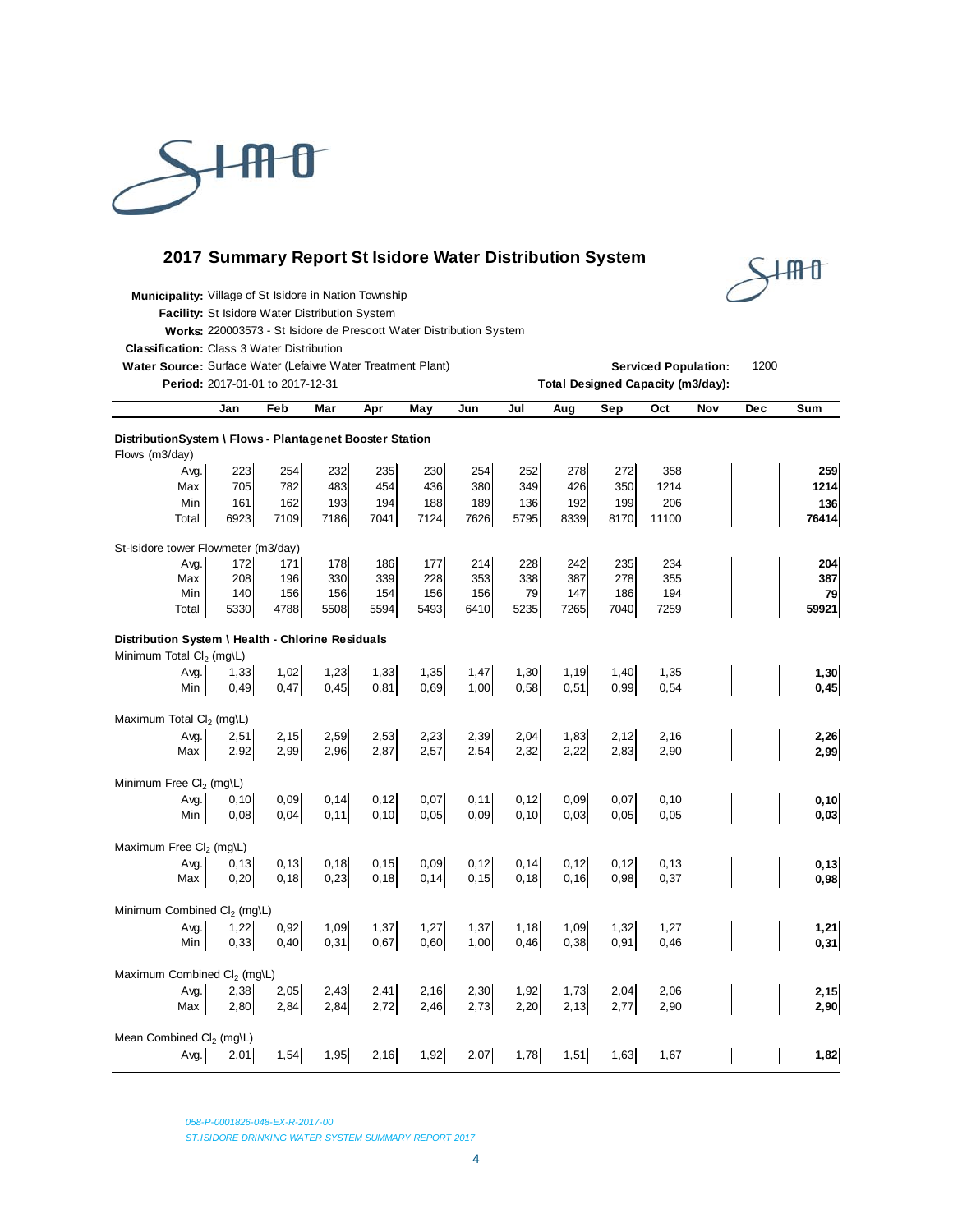# **OPTIONAL ANNUAL REPORT TEMPLATE**

| <b>Drinking-Water System Number:</b>   | 220003573                                                |
|----------------------------------------|----------------------------------------------------------|
| <b>Drinking-Water System Name:</b>     | <b>St Isidore Water Distribution System</b>              |
| <b>Drinking-Water System Owner:</b>    | The Corporation of the Nation Municipality               |
| <b>Drinking-Water System Category:</b> | Large Municipal Residential                              |
| Period being reported:                 | January 1 <sup>st</sup> to October 31 <sup>st</sup> 2017 |

| <b>Complete if your Category is Large Municipal</b><br><b>Residential or Small Municipal Residential</b>                   | Complete for all other Categories.                                                                                                                         |
|----------------------------------------------------------------------------------------------------------------------------|------------------------------------------------------------------------------------------------------------------------------------------------------------|
| Does your Drinking-Water System serve                                                                                      | <b>Number of Designated Facilities served:</b>                                                                                                             |
| more than 10,000 people? Yes $[ ]$ No $[ X ]$                                                                              | N/A                                                                                                                                                        |
| Is your annual report available to the public                                                                              | Did you provide a copy of your annual                                                                                                                      |
| at no charge on a web site on the Internet?                                                                                | report to all Designated Facilities you                                                                                                                    |
| Yes[X]                                                                                                                     | serve?                                                                                                                                                     |
| $\overline{N_0}$   $\overline{)}$                                                                                          | Yes $\lceil \cdot \rceil$ No $\lceil \cdot \rceil$                                                                                                         |
| <b>Location where Summary Report required</b>                                                                              | <b>Number of Interested Authorities you</b>                                                                                                                |
| under O. Reg. 170/03 Schedule 22 will be                                                                                   | report to:                                                                                                                                                 |
| available for inspection.                                                                                                  | N/A                                                                                                                                                        |
| <b>Municipal Office</b><br>The Corporation of the Nation<br>Municipality<br>958 Hwy 500 W, RR # 3<br>Cassleman, ON, K0A1M0 | Did you provide a copy of your annual<br>report to all Interested Authorities you<br>report to for each Designated Facility?<br>Yes $\lceil$   No $\lceil$ |

**Note: For the following tables below, additional rows or columns may be added or an appendix may be attached to the report** 

### **List all Drinking-Water Systems (if any), which receive all of their drinking water from your system:**

| Drinking Water System Name | <b>Drinking Water System Number</b> |
|----------------------------|-------------------------------------|
| N/A                        |                                     |

# **Did you provide a copy of your annual report to all Drinking-Water System owners that are connected to you and to whom you provide all of its drinking water?**

**Yes [ ] No [ ]**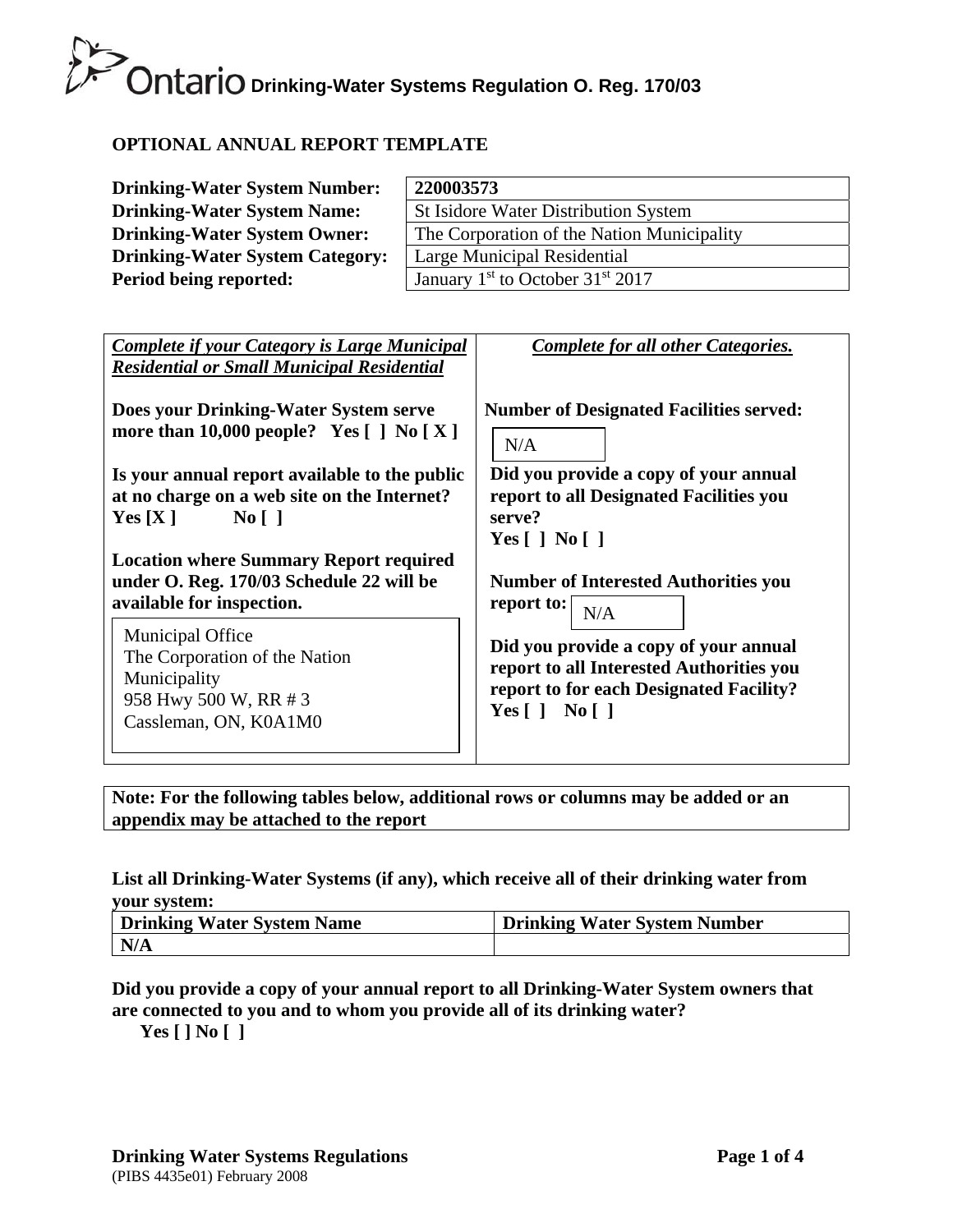**Indicate how you notified system users that your annual report is available, and is free of charge.** 

- **[ X ] Public access/notice via the web**
- **[ ] Public access/notice via Government Office**
- **[ ] Public access/notice via a newspaper**
- **[ ] Public access/notice via Public Request**
- **[ X ] Public access/notice via a Public Library**
- **[** ] Public access/notice via other method

# **Describe your Drinking-Water System**

**The St Isidore water distribution system is designed to deliver chloraminated water from the Plantagenet Booster Pump Station (Plantagenet source water is from Lefaivre WTP). The Plantagenet Booster Pump Station has two high lift pumps rated at 20 L/s, one 84.4 m3 clearwell, a chloramination system consisting of two chemical dosing pumps, 250 L solution/containment mixing tank for dosing Ammonium Sulfate into the transmission watermain, one out flowmeter, two automatic chlorine analyzers, to determine the combined chlorine residual, and one 125 kW power generator. This facility operates under Certificate of Approval number 7256-6NEMJ7 The source water for the village of St Isidore is primarily supplied by the Lefaivre WTP.** 

# **List all water treatment chemicals used over this reporting period**

 **Sodium Hypochlorite, Ammonium Sulphate (dosage administrated in Lefaivre WTP and Plantagenet pumping station)** 

# **Were any significant expenses incurred to?**

- **[ ]** Install required equipment
- **[ x ]** Repair required equipment
- **[ x ]** Replace required equipment

# **Please provide a brief description and a breakdown of monetary expenses incurred**

| - Repairs to fire hydrants                          | 3 000\$ |
|-----------------------------------------------------|---------|
| -Changed bolts on valve, installed anode, corrosion | 3 000\$ |
|                                                     |         |

**Provide details on the notices submitted in accordance with subsection 18(1) of the Safe Drinking-Water Act or section 16-4 of Schedule 16 of O.Reg.170/03 and reported to Spills Action Centre**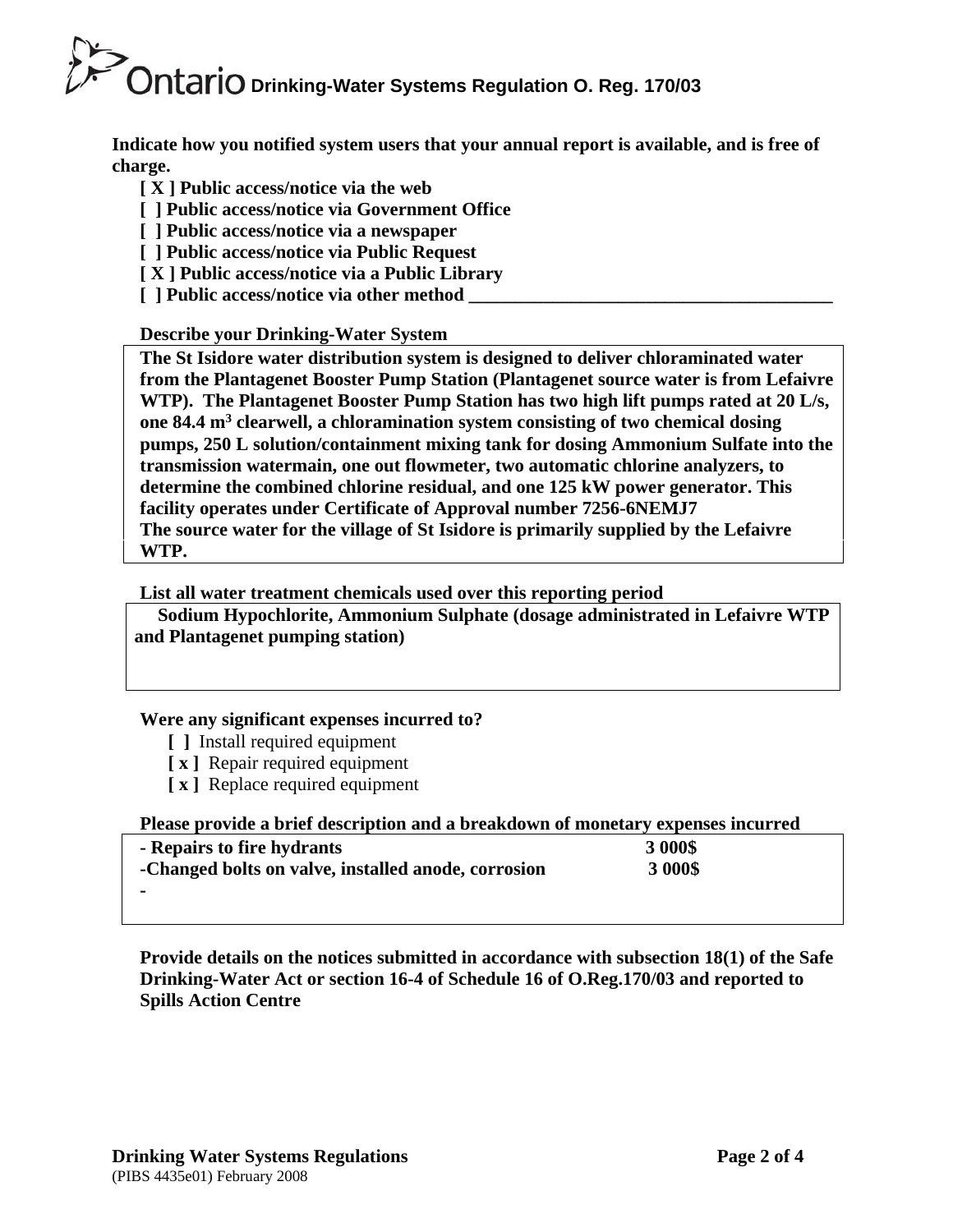| <b>Incident Date</b> | <b>Parameter</b> | <b>Result</b> | Unit of<br><b>Measure</b> | <b>Corrective Action</b> | <b>Corrective Action</b><br>Date |
|----------------------|------------------|---------------|---------------------------|--------------------------|----------------------------------|
| <b>None</b>          |                  |               |                           |                          |                                  |
|                      |                  |               |                           |                          |                                  |
|                      |                  |               |                           |                          |                                  |

### **Microbiological testing done under the Schedule 10, 11 or 12 of Regulation 170/03, during this reporting period.**

|                     | $\sigma$ 1<br><b>Number</b><br>of<br><b>Samples</b> | Range of E.Coli<br><b>Or Fecal</b><br><b>Results</b><br>$(min #)$ - $(max #)$ | <b>Range of Total</b><br><b>Coliform</b><br><b>Results</b><br>$(min #)$ - $(max #)$ | <b>Number</b><br>of HPC<br><b>Samples</b> | Range of HPC<br><b>Results</b><br>$(min #)-(max #)$ |
|---------------------|-----------------------------------------------------|-------------------------------------------------------------------------------|-------------------------------------------------------------------------------------|-------------------------------------------|-----------------------------------------------------|
| <b>Distribution</b> | 29                                                  |                                                                               | $0 - 0$                                                                             | 43                                        | <2 - 2                                              |

### **Operational testing done under Schedule 7, 8 or 9 of Regulation 170/03 during the period covered by this Annual Report.**

|                                         | <b>Number of Grab</b> | <b>Range of Results</b> | <b>NOTE:</b> For continuous   |
|-----------------------------------------|-----------------------|-------------------------|-------------------------------|
|                                         | <b>Samples</b>        | $(min #)$ - $(max #)$   | monitors use 8760 as          |
| <b>Chlorine Combined</b><br>Dist. Syst. | 8760                  | $*0.31 - 2.90$          | <i>the number of samples.</i> |

*NOTE: Record the unit of measure if it is not milligrams per litre. \*Average per day of combine chlorine in distribution syst. : 1,21 –2,15 mg/l* 

#### **Summary of additional testing and sampling carried out in accordance with the requirement of an approval, order or other legal instrument.**

| Date of legal instrument<br>issued | <b>Parameter</b> | Date Sampled | <b>Result</b> | <b>Unit of Measure</b> |
|------------------------------------|------------------|--------------|---------------|------------------------|
| N/A                                | N/A              | N/A          | N/A           | N/A                    |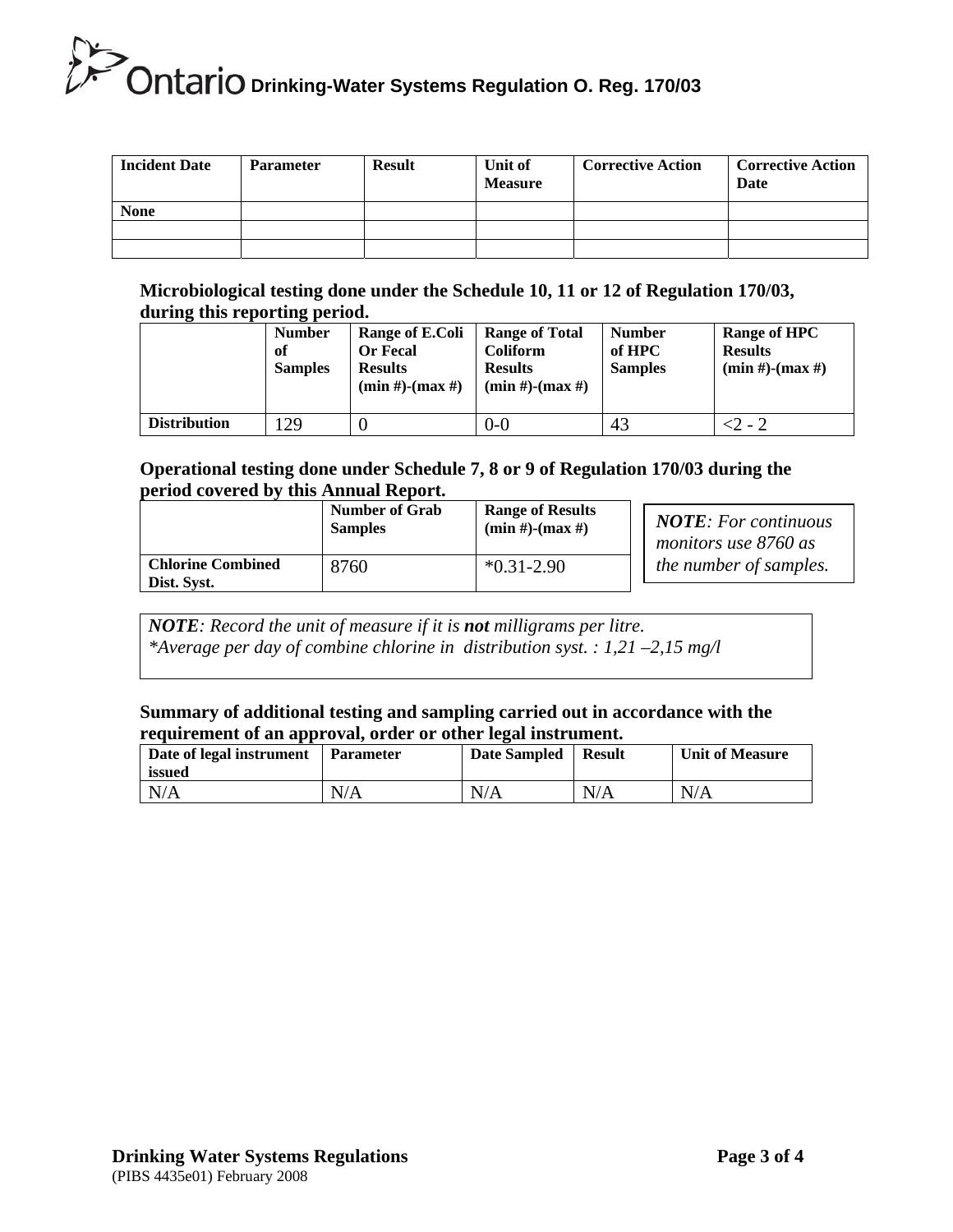| Tectul Salifue Tesults |                |                     |                 |            |
|------------------------|----------------|---------------------|-----------------|------------|
| Parameter              | Sample Date    | <b>Result Value</b> | Unit of Measure | Exceedance |
| Barium                 | April 12, 2017 | 0.014               | mg/1            | no         |
| Manganese              | April 12, 2017 | 0.001               | mg/1            | no         |
| Iron                   | April 12, 2017 | 0.005               | mg/l            | no         |
| <b>Hardness</b>        | April 08, 2015 | 29                  | mg/1            | no         |

### **Summary of Inorganic parameters tested during this reporting period or the most recent sample results**

 \*only for drinking water systems testing under Schedule 15.2; this includes large municipal nonresidential systems, small municipal non-residential systems, non-municipal seasonal residential systems, large non-municipal non-residential systems, and small non-municipal non-residential systems

# **Summary of lead testing under Schedule 15.1 during this reporting period**

(applicable to the following drinking water systems; large municipal residential systems**,** small municipal residential systems, and non-municipal year-round residential systems)

| <b>Location Type</b> | <b>Number of</b><br><b>Samples</b> | <b>Range of Lead</b><br><b>Results</b><br>$(min#) - (max#)$ | Number of<br><b>Exceedances</b> |
|----------------------|------------------------------------|-------------------------------------------------------------|---------------------------------|
| Plumbing             |                                    |                                                             | N/A                             |
| Distribution         |                                    | $0.00008 - 0.00125$ mg/l                                    |                                 |
| Alkalinity           |                                    | $40 - 49$ mg/l CaCo3                                        | N/A                             |
| pH                   |                                    | $7.35 - 7.75$                                               | N/A                             |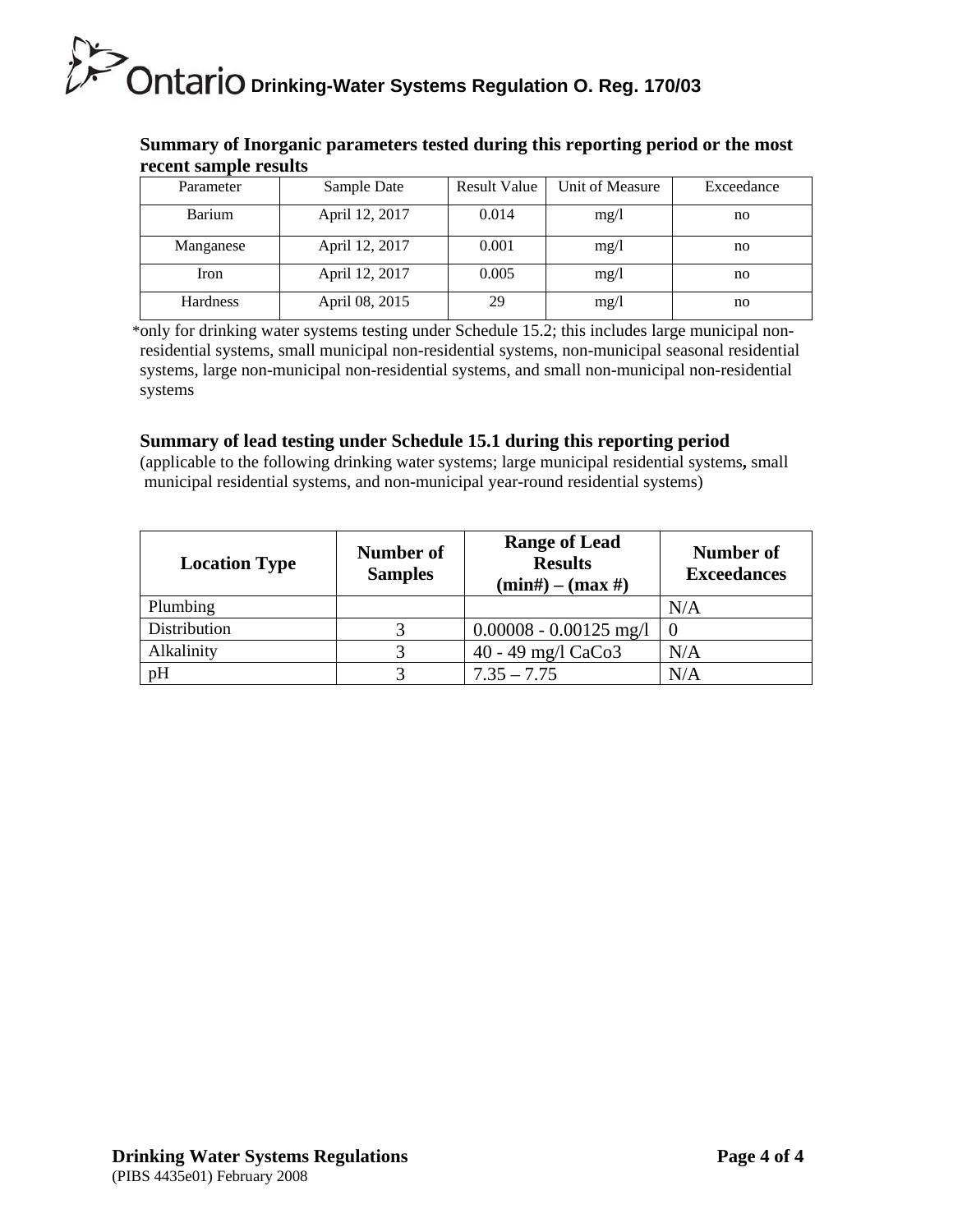**Summary of Organic parameters sampled during this reporting period or the most recent sample results** 

| <b>Parameter</b>                                 | <b>Sample Date</b>             | <b>Result</b><br><b>Value</b> | Unit of<br><b>Measure</b> | <b>Exceedance</b> |
|--------------------------------------------------|--------------------------------|-------------------------------|---------------------------|-------------------|
| THM<br>(NOTE: show latest annual average)        | Jan 10, Apr11, July 12, Oct 17 | 52.02                         | $\text{ug/L}$             | No                |
| <b>HAA</b><br>(NOTE: show latest annual average) | Feb 21, Apr11, July 12, Oct 17 | 27.35                         | $\text{ug/L}$             | No                |

### **List any Inorganic or Organic parameter(s) that exceeded half the standard prescribed in Schedule 2 of Ontario Drinking Water Quality Standards.**

| Parameter | <b>Result Value</b> | <b>Unit of Measure</b> | Date of Sample |
|-----------|---------------------|------------------------|----------------|
| N/A       | N/A                 | N/A                    | N/A            |
|           |                     |                        |                |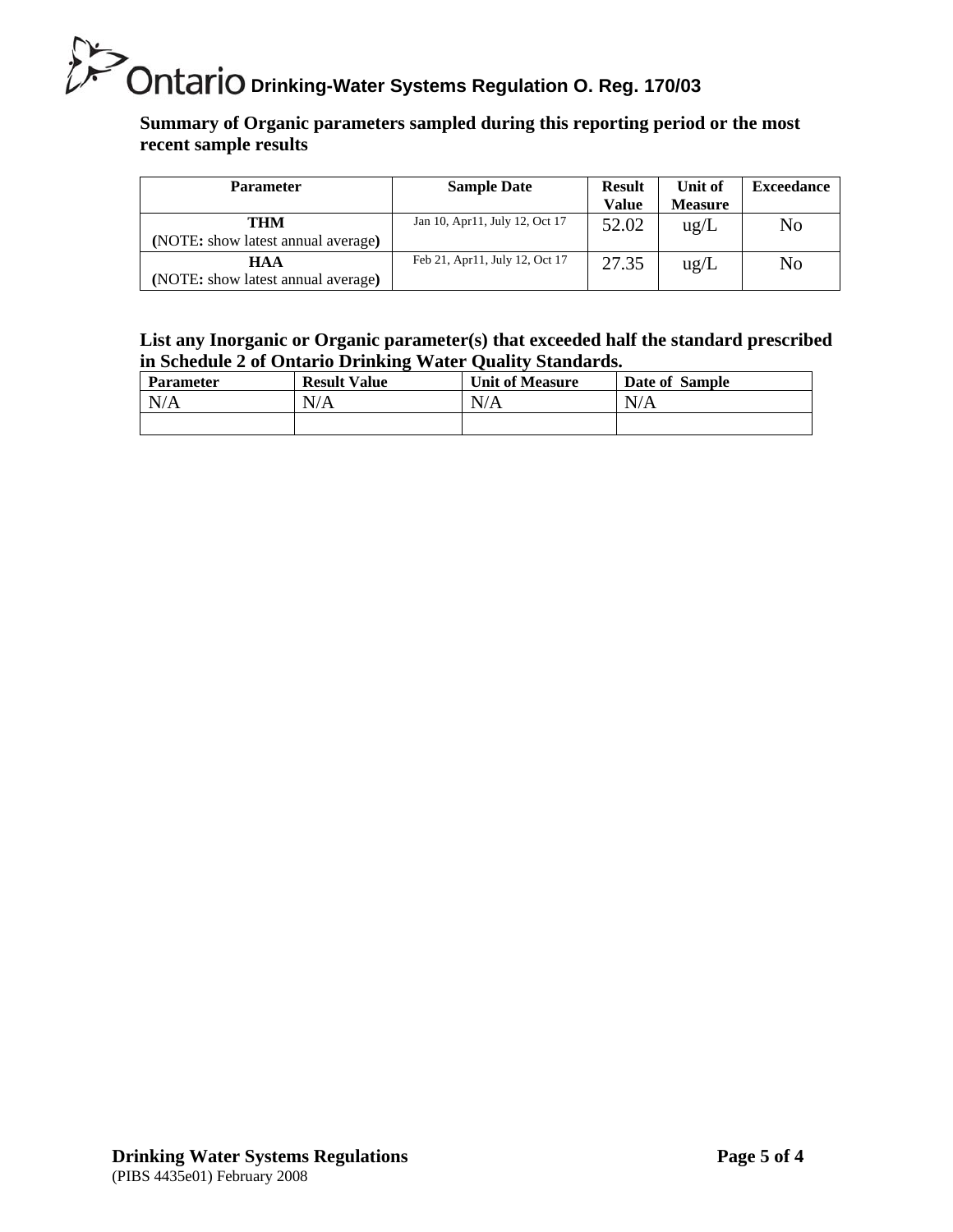

February 2, 2018

**Mme. Christina Des Rochers** Ministry of the Environment 2430 Don Reid Drive Ottawa, ON K1H 1E1

Subject:

2017 - Annual Report for the St-Isidore Drinking Water System

Dear Mme Des Rochers,

Please see attached, the summary report for the St-Isidore Drinking Water System that covers the period from November 1, 2017 to December 31, 2017. A similar report covering the period of January 1, 2017 to October 31, 2017 has been prepared and submitted separately by the SIMO Group. SIMO has been the Operating Authority of the St. Isidore Drinking Water System during that period.

This summary report has been completed in accordance with O. Reg. 170/03 Schedule 22 under the Safe Drinking Water Act. The target due date for this report is March 31<sup>st</sup>, 2018.

This summary report includes the quantities and flow rates of the water supplied by the Township of Alfred-Plantagenet to The Nation Municipality.

This report is also distributed to the Members of the Municipal Council and the Board of Directors of the Nation Municipality.

Sincerely,

Nicholas Pigeon, CET O.I.C. Water and Wastewater

Desmond Verasammy, CET

**Overall Responsible Operator** 

Doug Renaud, Deputy Director of Public Works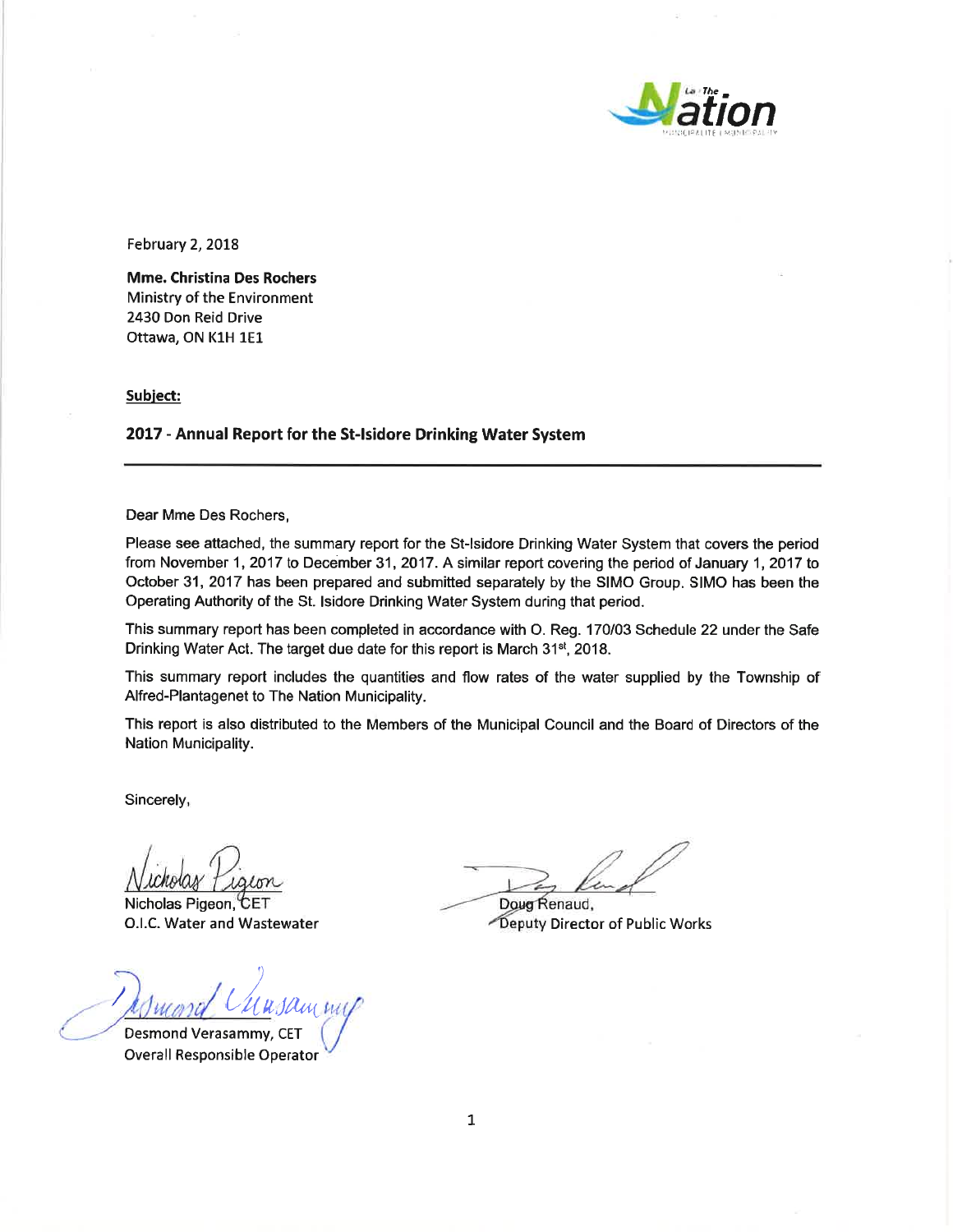#### *In the preparation of this summary report, we have complied with the following requirements:*

- List the requirements of the Act, the regulations, the systems approval, drinking water works permit, municipal drinking water license and any orders applicable to the system that were not met at any time during the period covered by the report;
- For each requirement referred to in clause (a) that was not met, specify the duration of the failure and the measurements that were taken to correct the failure;
- A summary of the quantities and flow rates of the water supplied during the period covered by the report, including monthly average and maximum daily flows;
- A comparison of the summary referred to in paragraph 1 to the rated capacity and flow rates approved in the system approval, drinking water works permit or municipal drinking water license, or if the system is receiving all of its water from another system under an agreement pursuant to subsection 5 (4), to the flow rates specified in the written agreement.

#### *Comparison:*

During the period of November 1, 2017 and December 31, 2017:

- The maximum daily flow to the St. Isidore distribution system was 498 m<sup>3</sup>/day. This occurred in December, and it represented 39% of the rated available capacity of 1277 m<sup>3</sup>/day. The rated capacity is the amount of water that has been agreed upon to be supplied from the Alfred‐ Plantagenet Township to the Nation Municipality.
- The average daily distribution flow in the St. Isidore Drinking Water System was 318 m<sup>3</sup>/day.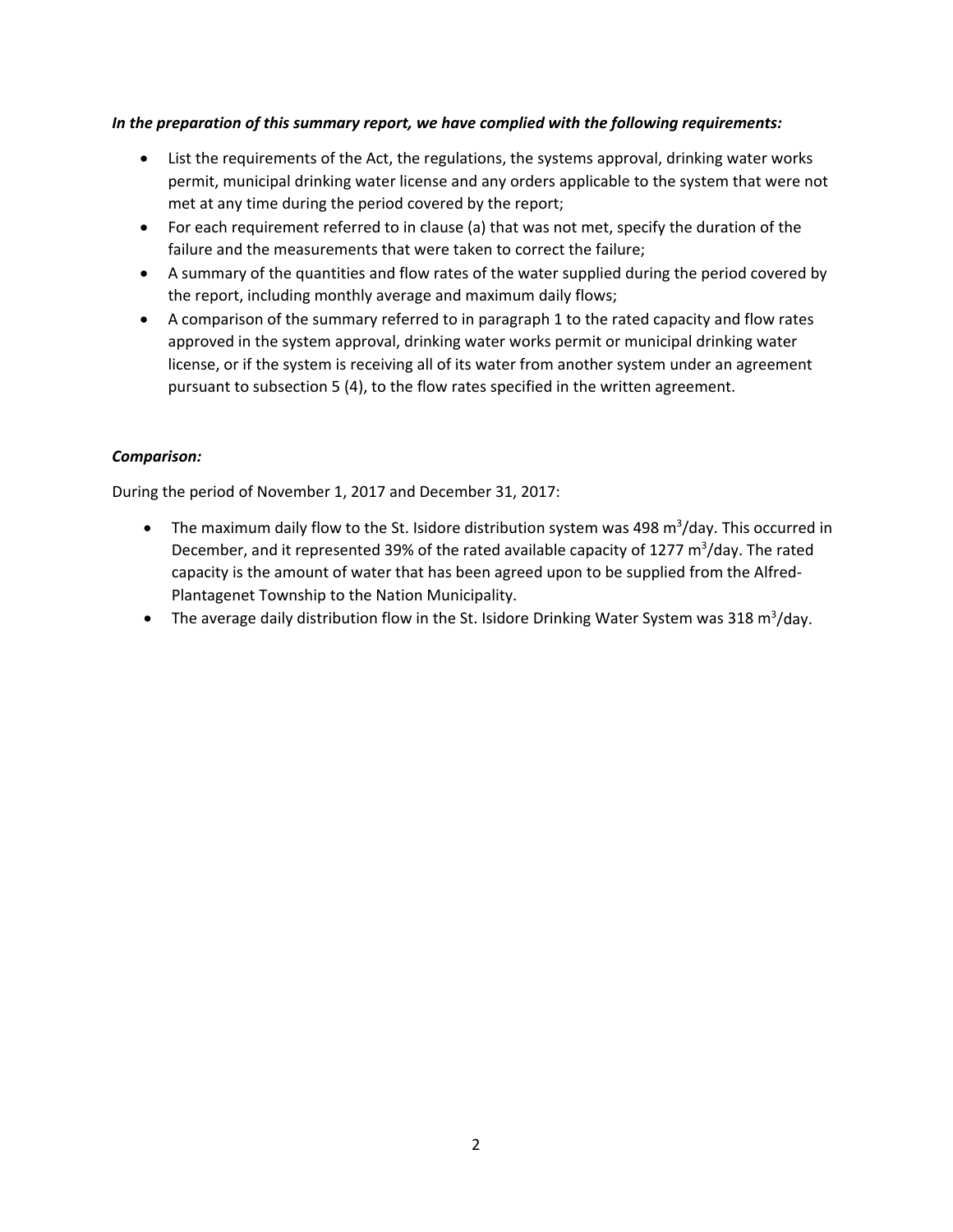

# **System Information**

| <b>Drinking Water System Name:</b>     | St-Isidore Water Distribution System       |
|----------------------------------------|--------------------------------------------|
| Drinking Water System Number:          | 220003573                                  |
| Drinking Water System Owner:           | The Corporation of the Nation Municipality |
| <b>Operathing Authority:</b>           | The Nation municipality                    |
| <b>Drinking Water System Category:</b> | Large municipal Residential                |
| Period being reported:                 | Nov 1, 2017 to Dec 31, 2017                |

**Does your Drinking‐Water System serve more than 10 000 people? Yes ( ) No ( X )**

**Is your annual report available to the public at no charge on a web site on the internet? Yes ( X ) No ( )**

#### **Summary Report (170/03 Shcedule 22) will be available for inspection at:**

| <b>Municipal Office</b>                    |  |
|--------------------------------------------|--|
| The Corporation of the Nation municipality |  |
| 958 Route 500 West                         |  |
| Casselman, ON                              |  |
| K0A1M0                                     |  |

**List all Drinking‐Water System, which receive all of their drinking water from your system:**

| <b>Drinking Water System Name</b> | Drinking Water System Number |
|-----------------------------------|------------------------------|
| N/A                               | IN/A                         |

**Yes ( ) No ( ) N/A Did you provide a copy of your annual report to all Drinking Water System owners that are connected to you and to whom you provide all of its drinking water?**

St-Isidores Drinking Water System Ontario Regulation 170/03, Section 11 Annual Report 2017

**3**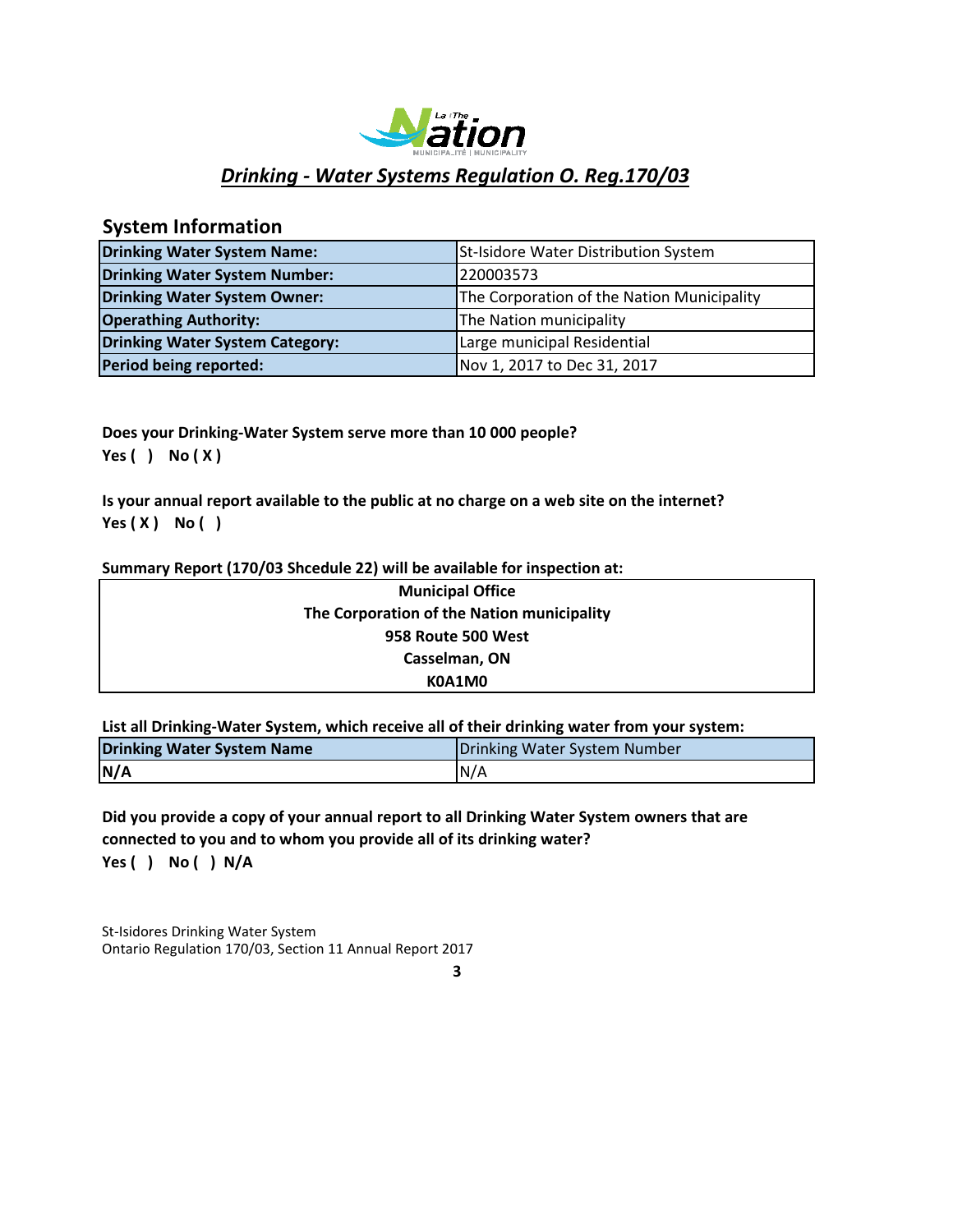#### **Indicate how you notified system users that your annual report is available, and is free of charge.**

- **( X ) Public access / Notice via the web**
- ( ) Public access / notice via government Office
- ( ) Public access / notice via a newspaper
- ( ) Public access / notice via Public Request
- **( X ) Public access / notice via a Public Library**

( ) Public access / notice via another method\_\_\_\_\_\_\_\_\_\_\_\_\_\_\_

#### **Describe your Drinking Water System**

The St-Isidore drinking water system is supplied with chloraminated water from the Lefaivre WTP in Alfred‐Plantagenet Township. The water first reaches the plantagenet booster station which consists of: one 84.4 m3 clearwell ; two high lift pumps each rated at 20 L/sec.; a chemical feed system designed to boost the chloramine level when needed; one flow meter; two Cl2 analyzers (free and total); and one 125 KW standby power generator. The high lift pumps deliver water from the clearwell to the water tower in the village of St‐Isidore, from where the water is gravity fed to the community. The water tower is equipped with one flow meter; and two Cl2 analyzer (Free and Total) for ongoing residial monitoring. This operation is fully automated and remotely monitored by the SCADA System. Water Operators perform manual checks, log data, take water samples for water quality monitoring, and perform maintenance of the system. This facility operates under C of A # 7256‐6NEMJ7.

| List all water treatment chemicals used over this reporting period |          |  |  |  |
|--------------------------------------------------------------------|----------|--|--|--|
| <b>Chemical Name</b>                                               | Supplier |  |  |  |
| Sodium Hypochlorite                                                | Brenntag |  |  |  |
| Ammonium Sulfate                                                   | Brenntag |  |  |  |
|                                                                    |          |  |  |  |
| (Primary and secondary disinfection is achieved at Lefaivre WTP)   |          |  |  |  |
|                                                                    |          |  |  |  |

#### **List all water treatment chemicals used over this reporting period**

#### **Were any significant expenses incurred to?**

- ( ) Install required equipment
- ( ) Repair required equipment
- ( ) Replace required equipment

St‐Isidores Drinking Water System Ontario Regulation 170/03, Section 11 Annual Report 2017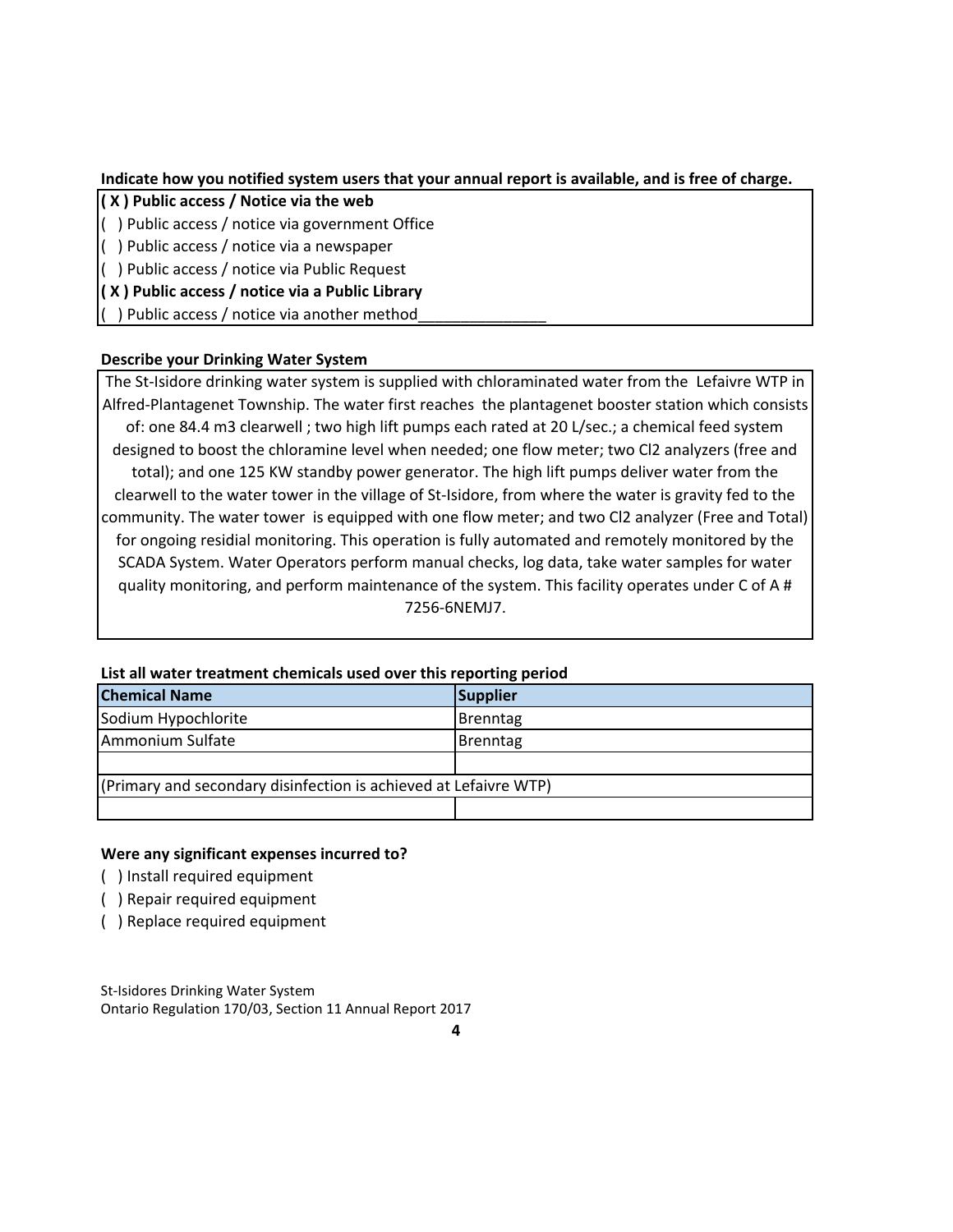#### **Please provide a brief description and a breakdown of monetary expenses incurred**

| <b>Calibration of Flow meter</b> | 1.500.00 |
|----------------------------------|----------|
|                                  |          |

#### **Provide details on the notices submitted in accordance with subsection 18(1) of the Safe Drinking Water Act or section 16‐4 of schedule 16 of O.Reg.170/03 and reported to Spill Action Centre.**

| <b>Incident Date</b> | <b>Parameter</b> | <b>Result</b> | Unit of<br><b>Measure</b> | <b>Corrective</b><br><b>Action</b> | <b>Corrective</b><br><b>Action Date</b> |
|----------------------|------------------|---------------|---------------------------|------------------------------------|-----------------------------------------|
| None                 |                  |               |                           |                                    |                                         |

**Microbiological testing done under the Schedule 10, 11 or 12 of Regulation 170/03, during this reporting period.**

|              | <b>Number of</b><br>samples | <b>Range of E.Coli</b><br><b>Or Fecal Results</b> | <b>Range of Total</b><br><b>Coliform</b><br><b>Results</b> | Number of HPC<br>samples | <b>Range of HPC</b><br><b>Results</b> |
|--------------|-----------------------------|---------------------------------------------------|------------------------------------------------------------|--------------------------|---------------------------------------|
|              |                             | $(min#)$ - $(max#)$                               | $(min#)$ - $(max#)$                                        |                          | $(min#)$ - $(max#)$                   |
| Distribution | a                           | $0 - 0$                                           | ი - ი                                                      | q                        |                                       |

**Operational testing done under Schedule 7, 8 or 9 of Regulation 170/03 during the period covered by this Annual Report.**

|                                      | Number of           | Range of       |                                              |
|--------------------------------------|---------------------|----------------|----------------------------------------------|
|                                      | <b>Grab samples</b> | <b>Results</b> | <b>For continuous monitors use</b>           |
|                                      |                     |                | (min#)-(max#) 8760 as the number of samples. |
| <b>Chlorine Combined Dist. Syst,</b> | 8760                | $0.30 - 2.90$  |                                              |

**Note: Record the unit of measure if it is not milligrams per liter. \*Average per day of combine chlorine in distribution syst.; min. 1.66 ‐ max. 2.38 mg/L.**

**Summary of additional testing and sampling carried out in accordance with the requirement of an approval, order or other legal instrument.**

| Date of Legal instrument issued | <b>Parameter</b> | Date Sampled | <b>Result</b> | Unit of<br><b>Measure</b> |
|---------------------------------|------------------|--------------|---------------|---------------------------|
| N/A                             |                  |              |               |                           |

St-Isidores Drinking Water System

Ontario Regulation 170/03, Section 11 Annual Report 2017